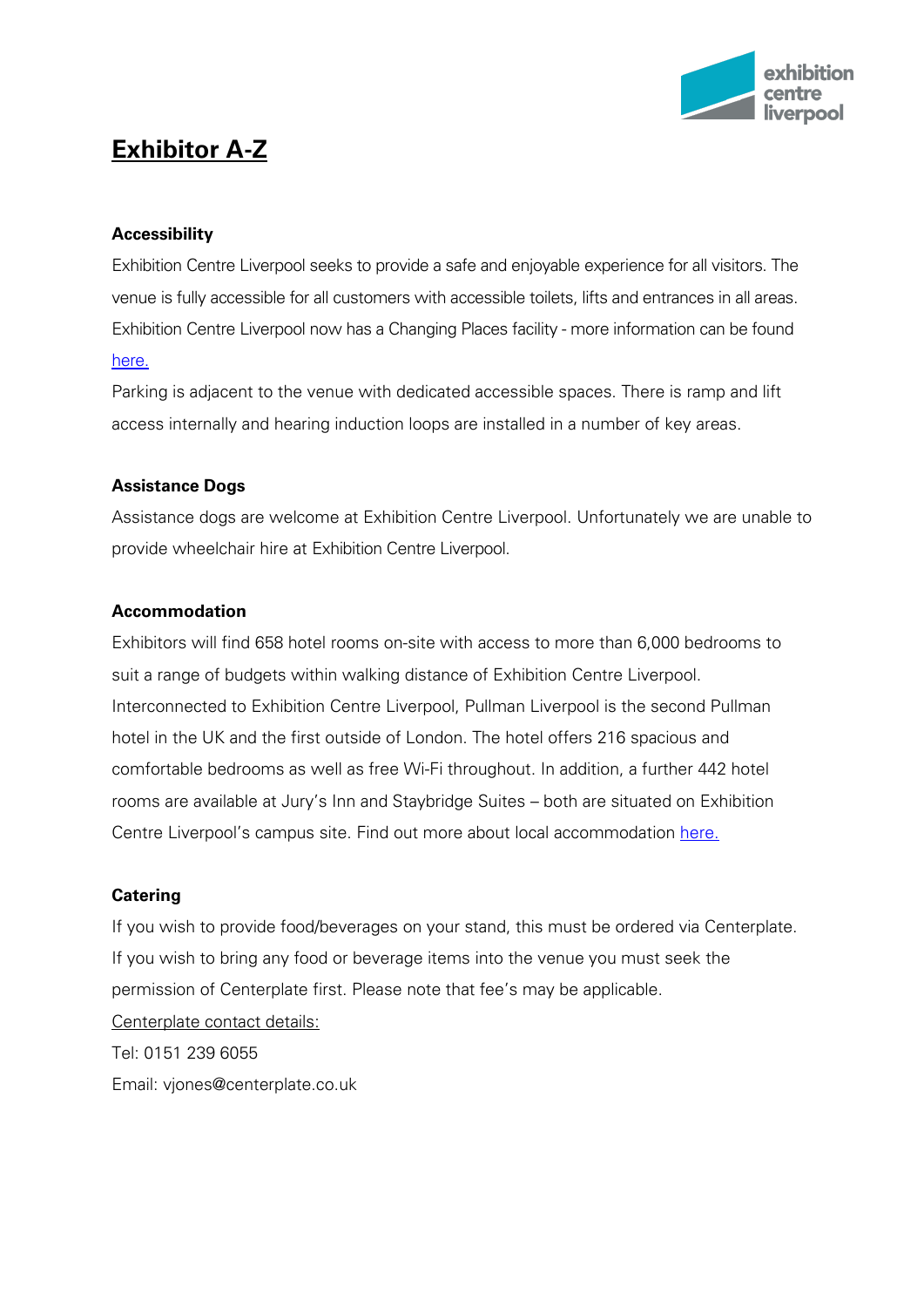

# **IT and Wi-Fi**

With many events now reliant on Internet provision, Exhibition Centre Liverpool offers complimentary basic Wi-Fi access for visitors throughout the building. Exhibitors who rely on the internet for their exhibition stands should buy premium Wi-Fi or a wired internet connection using the IT order form below. Additionally we offer a full range of IT services such as high speed wired internet with dedicated bandwidth, telephones and ISDN lines. Download [your exhibitor IT order form here](http://www.accliverpool.com/media/1587656/it-order-form.pdf) [Read our FAQ connectivity questions here](http://www.accliverpool.com/media/1587665/wi-fi-connectivity-faqs.pdf)

## **Furniture**

All of the public circulation areas in the venue has seating. The in-hall café areas have dedicated seating areas included. Additional in-hall catering furniture can be hired at an additional cost.

Chair hire for in-hall seminar sessions and exhibitor furniture is not included but we can arrange the hire of furniture on your behalf. Please speak to your event organiser.

#### **Guest Relations**

The Guest Relations Desk is available for organisers, exhibitors and visitors use and is located in the Atrium. The range of services available includes:

- Courier and Floristry services
- Travel this includes airport coach transfers
- Printing service for all your exhibition literature
- Sourcing and branding of delegate bags and pens as well as packing these ready for issue.
- Excellent foreign exchange rates for currency conversion
- A range of high quality stationery items, souvenirs and gifts
- Printing and laminating facilities
- Advice on the best bars and restaurants in Liverpool
- Assistance with external venue options for evening dinners or drinks receptions
- Help with arranging bespoke tours of the city to match your interests

- Provision of fully trained & professional events staff such as registration staff, hostesses etc.

Contact Guest Relations by calling 0151 239 6001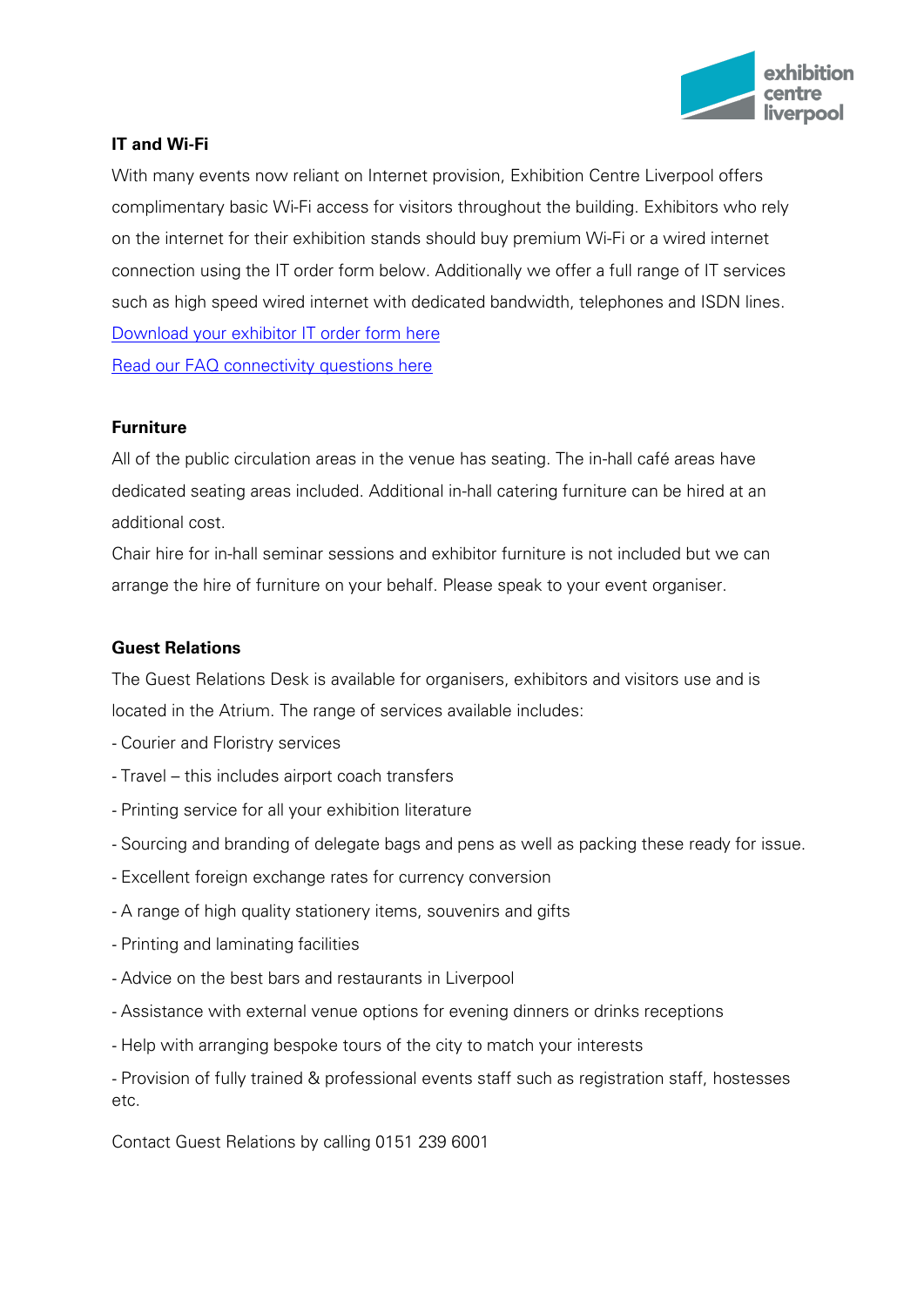

## **Health, Safety and Operational Planning**

Please follow this link to the AEV e-guide.

[http://www.aev.org.uk/page.cfm/Link=27/t=m/trackLogID=313745\\_34379FC1E7](http://www.aev.org.uk/page.cfm/Link=27/t=m/trackLogID=313745_34379FC1E7)

## **Lighting**

LED lighting is fitted throughout the exhibition halls providing a comfortable lighting level for exhibitions. The system is fully zoneable and dimmable as required.

#### **Loading**

Each of the halls in Exhibition Centre Liverpool are accessible via Loading Bay 3. The Loading Bay and halls are on the same level. The loading bay can accommodate a limited number of vehicles, therefore if you are expecting a large number of vehicles to require access within a period of time it may be advisable to allocate time slots, alternatively our dedicated traffic managers will operate a first come first served basis. Please download the ['ECL Exhibitor Loading Procedure'](http://www.accliverpool.com/media/1627826/appendix-1203-exhibition-centre-liverpool-load-in-load-out-procedure.pdf) for further details.

Please be advised that there is no cover on the loading bay and therefore no height restriction. The vehicle doors into the halls are however 4.6m high

#### **Parking**

A new on-site pay and display multi-storey car park is now open, near to Exhibition Centre Liverpool off Queen's Wharf. Parking is limited and available on a first come first served basis.

There are a number of other car parking options available for visitors to Exhibition Centre Liverpool nearby, with 3,000 spaces spread across three separate sites. Many car parks are secure and open 24 hours. Here are some of the options:

- Q-Park Liverpool ONE, 35 Strand Street, Liverpool ONE, L1 8LT 10 mins. walk to the arena
- Q-Park John Lewis, Liver Street, Liverpool, L1 8LJ 10 mins. walk to the arena
- Q-Park Hanover Street, Gradwell Street, Liverpool, L1 5AQ 13 mins. walk to the arena